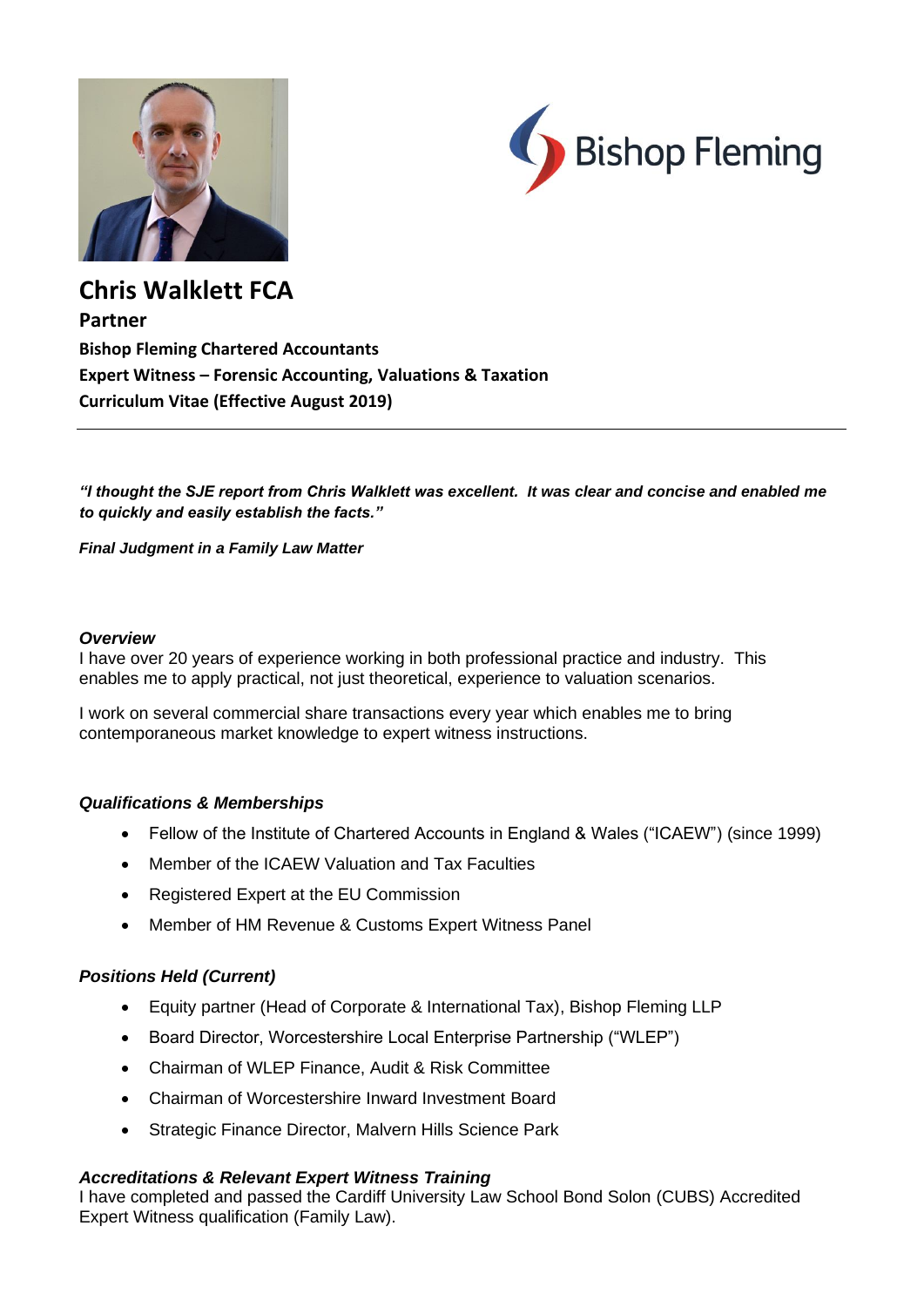I have also completed the following Sutton House Human Intelligence courses:

- Deception Detection & Interrogation
- Open Source Intelligence (OSINT)

# *Experience of Giving Evidence in a Formal Context*

I have supported formal proceedings in the following contexts:

## *Employment Tribunal*

Giving evidence in support of the respondent in respect of the potential tax implications of a case brought by a union on behalf of an employee.

## *Valuation Mediations*

Examples include giving evidence in support of the claimant in respect of a warranty and indemnity claim requiring the share value (presenting at the time of the original share sale) to be revisited; and evidence in respect of an unfair prejudice claim.

## *Expert Witness Training*

I am fully trained in the process and procedure of giving evidence in Court, together with the communication of expert witness reports in an FPR25/CPR35 compliant format.

## *Expert Witness - Taxation*

I have experience of assessing the tax aspects of expert witness matters in areas such as:

- Business disposal
- Property and investments
- Overseas assets, tracing thereof and double taxation aspects

#### *Expert Witness - Valuation*

I have experience of valuing businesses in a variety of contexts:

- Commercial litigation
- Family law
- Pension fund valuation
- Commercial transactions

I have valued businesses operating across several industry sectors

- Technology
- Med-tech
- Manufacturing
- **Distribution**
- **Retail**
- Finance
- Professional Services
- **Infrastructure**